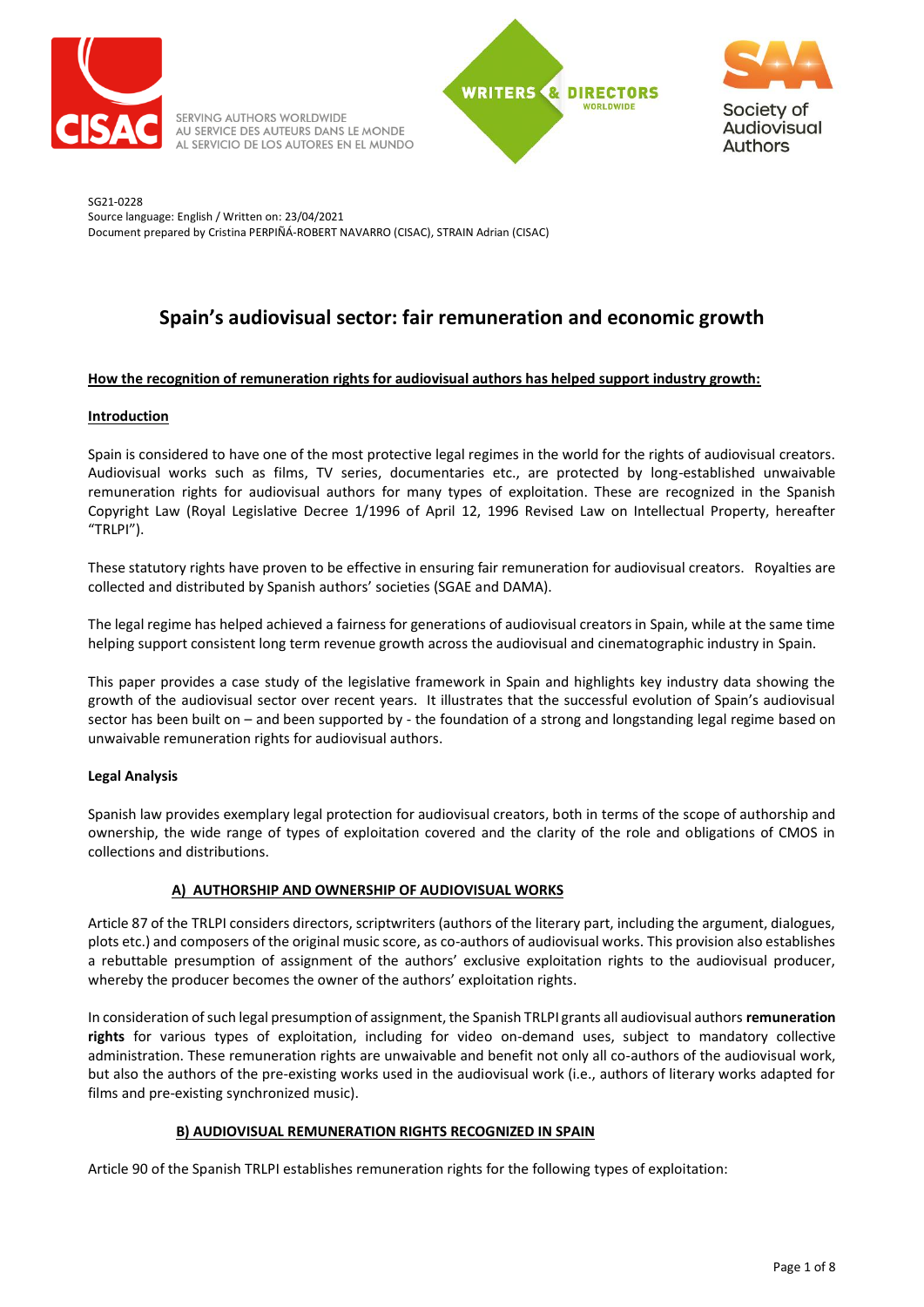# **(1) Theatrical exhibition (Art. 90.3)**

The remuneration right for cinema exhibition was introduced in 1966, decades before the EU Directive 92/100 introduced a similar right for rental and public lending in Europe. The right to obtain a percentage in box office was further maintained in the Copyright Law of 1987 as an equitable proportional remuneration right. This laid down the right for authors to receive a share in box office revenues generated by the public performance of the audiovisual work in exchange for entrance fees. This right further survived in the current TRLPI as a percentage of the box office paid by exhibitors, that they can deduct from the license fees owed to licensors (distributors or producers).

# **(2) Broadcasting (art. 90.4)**

The Spanish Copyright Law of 1987 introduced a remuneration right for the public communication of audiovisual works "without an entrance fee". This equitable remuneration right is recognized in the current TRLPI in exchange for the transfer, to the producer, of the exclusive right of communication to the public.

# **(3) Rental (art. 90.2)**

In 1994, the EU Directive 2006/115 on rental and lending rights was implemented in Spain, providing for authors and performers an unwaivable right to equitable remuneration in exchange for the transfer of the exclusive right of rental to audiovisual producers.

# **(4) Online/VOD (art. 90.4)**

Art. 90.4 of the TRLPI was further amended in 2006 by Spanish Act 23/2006, implementing the EU 2001/29 Directive, to include an unwaivable online making available right. The statutory remuneration right currently in force covers all types of online exploitation (both on demand/interactive and linear streaming).

### **C) A CLEAR ROLE AND OBLIGATIONS FOR CMOS**

The statutory remuneration rights outlined above are subject to **mandatory collective administration,** and therefore exclusively collected and distributed by the audiovisual collective management organisations (CMOs) authorised to operate in Spain - initially only SGAE (Sociedad General de Autores y Editores) and then withDAMA (Derechos de Autor de Medios Audiovisuales) from 1999. These CMOs establish the tariffs and collect and distribute the remuneration rights to the authors they represent, either through direct affiliation or though representation agreements with foreign CMOs.

These statutory remuneration rights are paid by the end users (i.e., cinema exhibitor, broadcaster, VOD platform, etc.). However, audiovisual producers nonetheless retain the exclusive rights to license the exploitation of the works based on the presumption of assignment by the authors.

### **D) THE SPANISH AUDIOVISUAL SECTOR – KEY ECONOMIC TRENDS**

Spain's audiovisual sector has been a notable growth story over the many years, with income expanding across all format and revenues streams. This growth has been sustained with no interference or hinderance from the audiovisual rights remuneration regime. On the contrary, the system of mandatory collective management has played its own important part in the sector's success. While this may stop short of proving that a fair remuneration scheme is a driver of growth, it strongly suggests no detrimental impact on the economic health of the audiovisual sector.

### **(1) Theatrical exhibition**

### **Revenues**

**Box office figures show a strong increase in revenues** over more than half a century. Revenues grew exponentially, from 37.5 million euros in 1968 to 616 million euros in 2019. Current revenues are recovering after a steep slump from 2008 to 2013 caused by the financial crisis which affected the entire cultural sector in Spain. (*Table 1*).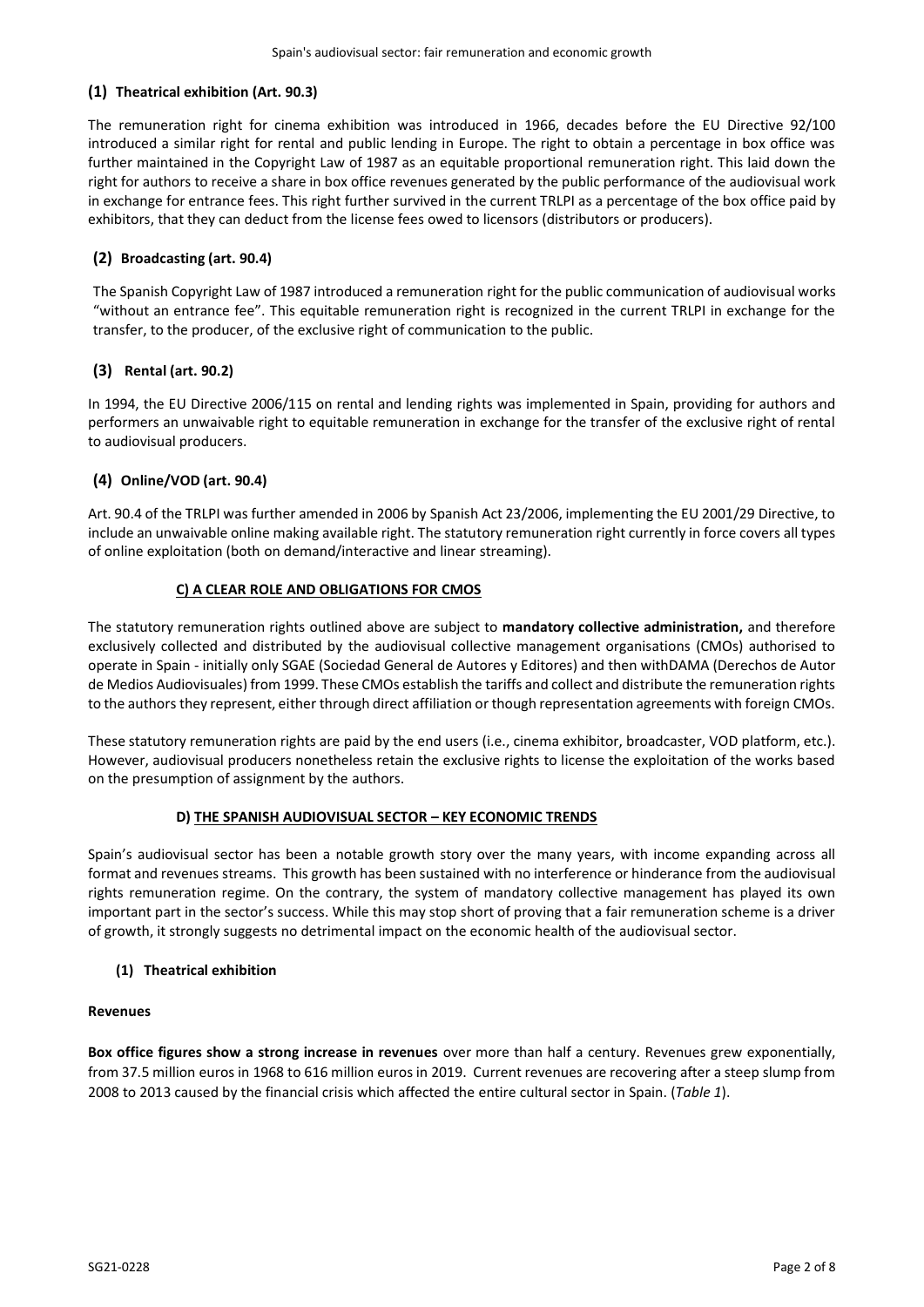#### Table 1

Source: *Anuario SGAE de las Artes Escénicas, Musicales y Audiovisuales 2020*)



#### **Productions**

A similar upward trend can be seen in the number of **Spanish productions during the past two decades.** The number of Spanish films produced has steadily increased since 2003 with a 141% increase during the past 15 years, growing from 110 Spanish films produced in 2003 to a total 265 in 2019 (*Table 2*).

#### Table 2

Sources: *Anuario SGAE 2020: Cifras 1999 a 2019; ICAA, Anuario de Cine, Ministerio de Cultura*



These figures show consistent growth in the Spanish cinematographic industry coinciding with the period the remuneration right for cinema exhibition was first recognized in Spain in 1966. The figures indicate that the recognition of such a remuneration right has not impacted the Spanish cinematographic industry in any way. On the contrary, the Spanish cinematographic industry has grown substantially during the past decades.

In 2019, Spain ranked 4th in Europe in terms of film production, as can be seen in Table 3. Of the top seven countries listed, five have a remuneration right scheme in place (namely, Italy, Spain, France, the Netherlands, and Switzerland).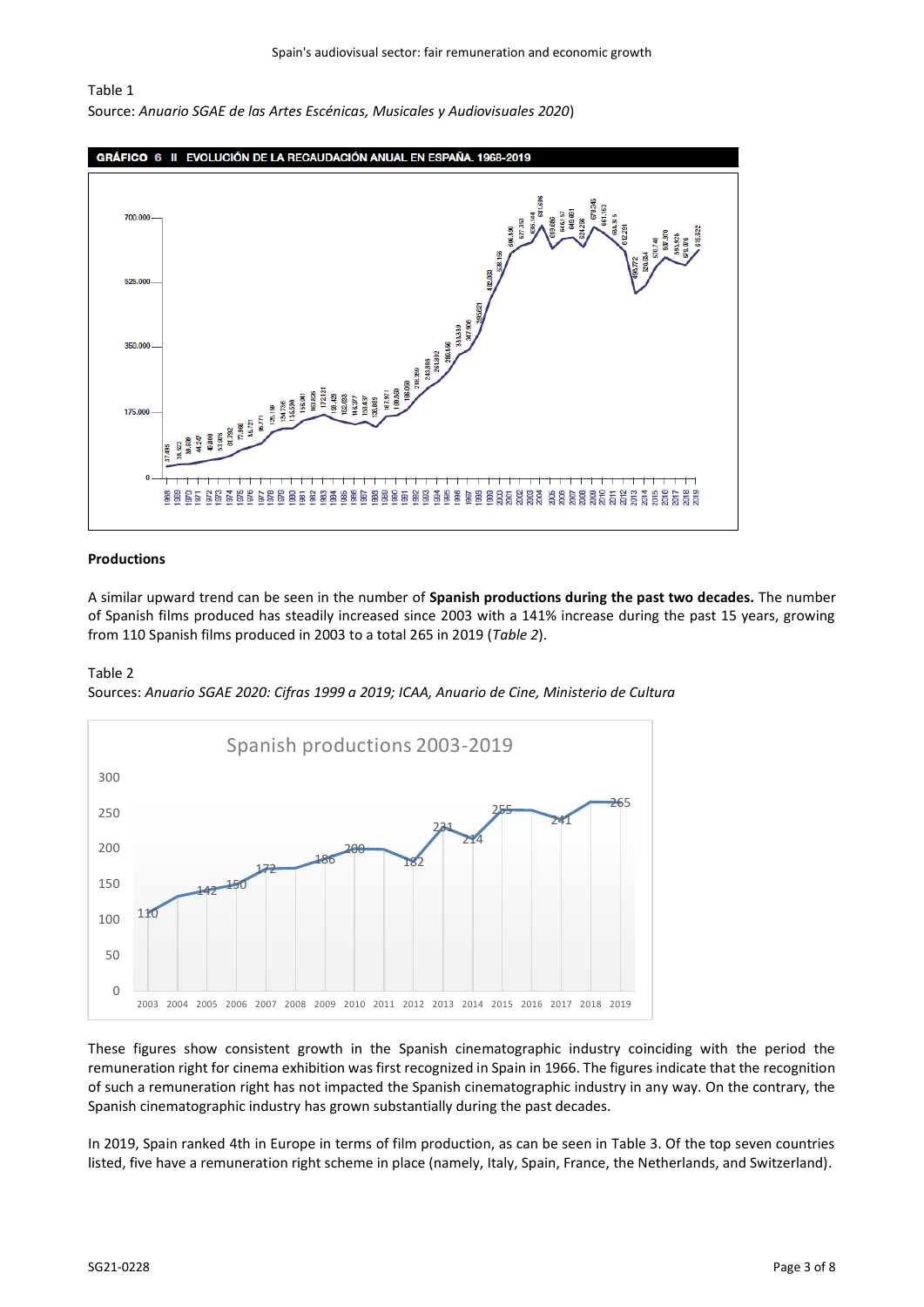### Table 3: EU- Number of Theatrical feature films produced Source: *European Audiovisual Observatory*



# **(2) TV Broadcasting**

### **Revenues**

Spain has had a commercial competitive broadcast sector since only 1990. Commercial private broadcasters started to operate in that year, when competition for advertising revenues was introduced. Prior to that, there was only one broadcaster (RTVE, the public national broadcaster), with two channels (TV1 and TV2).

The Spanish TRLPI introduced a statutory remuneration right for public communication (by broadcasting, among other types of exploitation) in 1987. Revenue data going back to 1995 shows a long-term growth trend despite steep periodic falls, notably between 2008 and 2013 due to financial crisis. (see Table 4).



Table 4: Evolution of Advertising Revenues (1995 to 2019) Source: *Anuario SGAE 1999, Anuario SGAE 2007-2009, Anuario SGAE 2019*

Figures in millions of Euro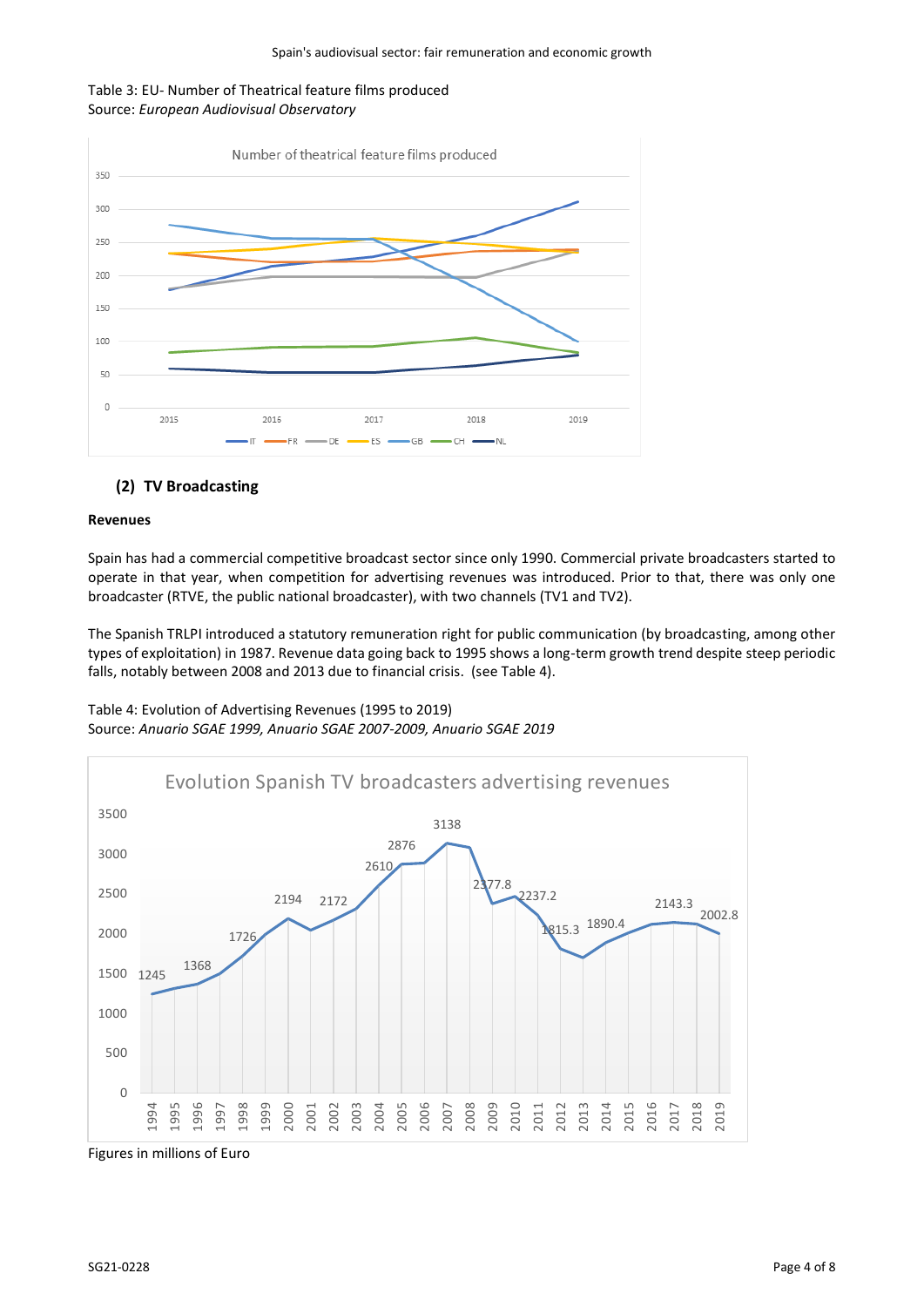TV broadcasters' advertising revenues increased steadily during the first decade from 1.2 billion euros in 1994 to reach a maximum 3.1 billion euros in 2007. This trend shifted during the next five years, starting from 2008 to 2013 due to the financial crisis in Spain, triggering a reduction in advertising investments by advertisers, and an increased number of TV broadcasters, mainly Pay TV and digital platforms, which reduced the broadcasters' share of the overall publicity.

Advertising turnover has started to increase again since 2014, exceeding 2 billion euros in revenues in 2019.

### **Productions**

Spanish TV production has also shown a marked increase over the past two decades - from 459 hours of fiction in 1996 to 1413 hours in 2018 (Table 4) There has been a **consistent growth trend, driven by the development of Spanish series**. In 2018, 58 series were produced in Spain, adding €655M to Spain's GDP. These series are not only popular in Spain, but are also exported all-over the world, with recent examples such as "The Money Heist" ("La Casa de Papel"), "Merlí", "Vis a vis", "El Secreto de Puente Viejo" or "Élite".

These productions have helped make Spain's audiovisual sector an exceptional success story. According to figures published by the Spanish Institute of Foreign Trade (ICEX), Spain ranks 6<sup>th</sup> in the world in terms of volume of exportation of audiovisual products, with a potential TV fiction series market that will generate between 2020 and 2021, €4,3Bn and more than 18,000 jobs and €264M in tax collections. ([Sector audiovisual en España \(investinspain.org\)](https://www.investinspain.org/es/sectores/audiovisual)

With a mature local industry, low production costs and the existence of creative artistic talent, Spain is also becoming attractive for global platforms such as Netflix, Amazon, or Viacom International Studios, that are investing in local production and creating jobs locally.



# Table 5 Source: *European Audiovisual Observatory*

As in the case of theatrical exhibition, it seems clear that the evolution of the broadcasting market has not suffered from the existence of a statutory remuneration right paid by TV broadcasters for the past three decades and did not prevent the evolution of the production market towards international series. The statutory remuneration right of audiovisual authors did not discourage US platforms from choosing Spain as a major production hub in Europe.

# **(3) Online /VOD market**

### **Revenues**

The statutory remuneration for online/digital exploitations was introduced by the Spanish TRLPI in 2006. However, major international VOD platforms, such as Netflix or HBO did not start to operate in the Spanish market until almost ten years after. Spanish CMOs SGAE and DAMA collected relatively low amounts until 2015, as both societies were still negotiating VOD remuneration tariffs with digital platforms and Pay TVs, such as Google, Apple and Telefónica.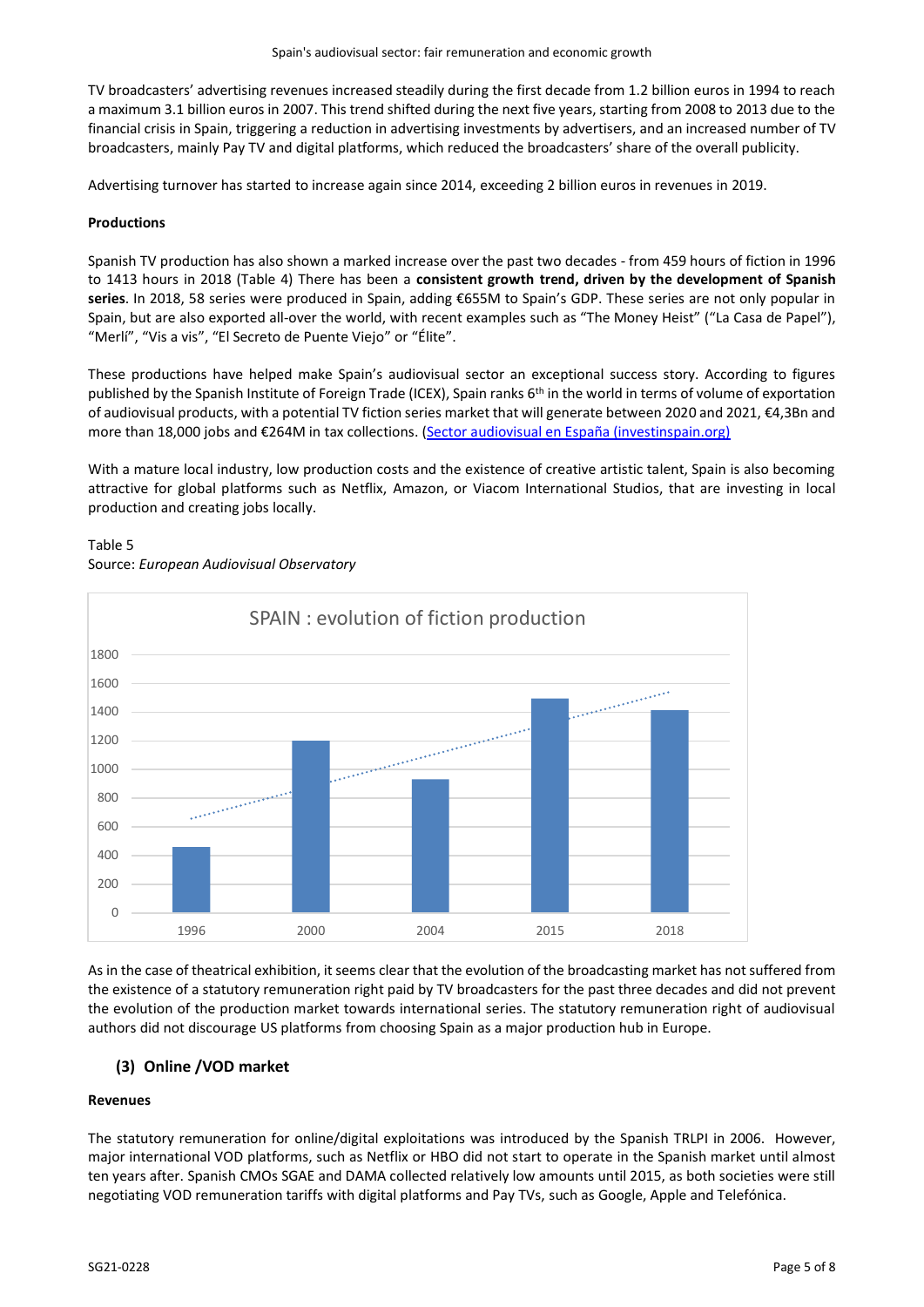Audiovisual societies' collections for the online remuneration right have increased significantly in the last year, as shown in the following tables (Tables 5 and 6). SGAE's collections have soared from an average €500K during 2015 and 2016 to more than €1.52million in 2019. DAMA reports a similar explosion rising from €53K in 2017, to more than half a million in 2018 to reach a total €1.65 million euros collected in 2019; a total €3.17 million euros for both CMOs.

# Tables 6 and 7 Source: *SGAE and DAMA*

|      | Spanish CMO AV collections |
|------|----------------------------|
| 2019 | 3,170,764                  |
| 2018 | 902,027                    |
| 2017 | 694,409                    |
| 2016 | 632,966                    |
| 2015 | 517,674                    |
| 2014 | 380,368                    |
| 2013 | 723,035                    |



# **E) THE IMPACT ON SPANISH AND FOREIGN AUDIOVISUAL AUTHORS**

# **(1) Total audiovisual collections in Spain (excluding music in audiovisual works)**

The above data shows historical growth in audiovisual revenue and productions by sector. This is matched by the trend of authors audiovisual collections by CMOs in Spain in recent years, which demonstrates that thanks to the statutory remuneration rights, audiovisual authors have been associated to the growth of the exploitation of their works. Table 8 shows how the collections for audiovisual authors in Spain have steadily increased during the past years, increasing from 35.9 million euros in 2013, to reach a total 45 million euros in 2019. In spite of the financial crisis suffered during the period 2008-2012, collections from the broadcasting remuneration right have also remained stable, reaching a total 20.97 million euros in 2019.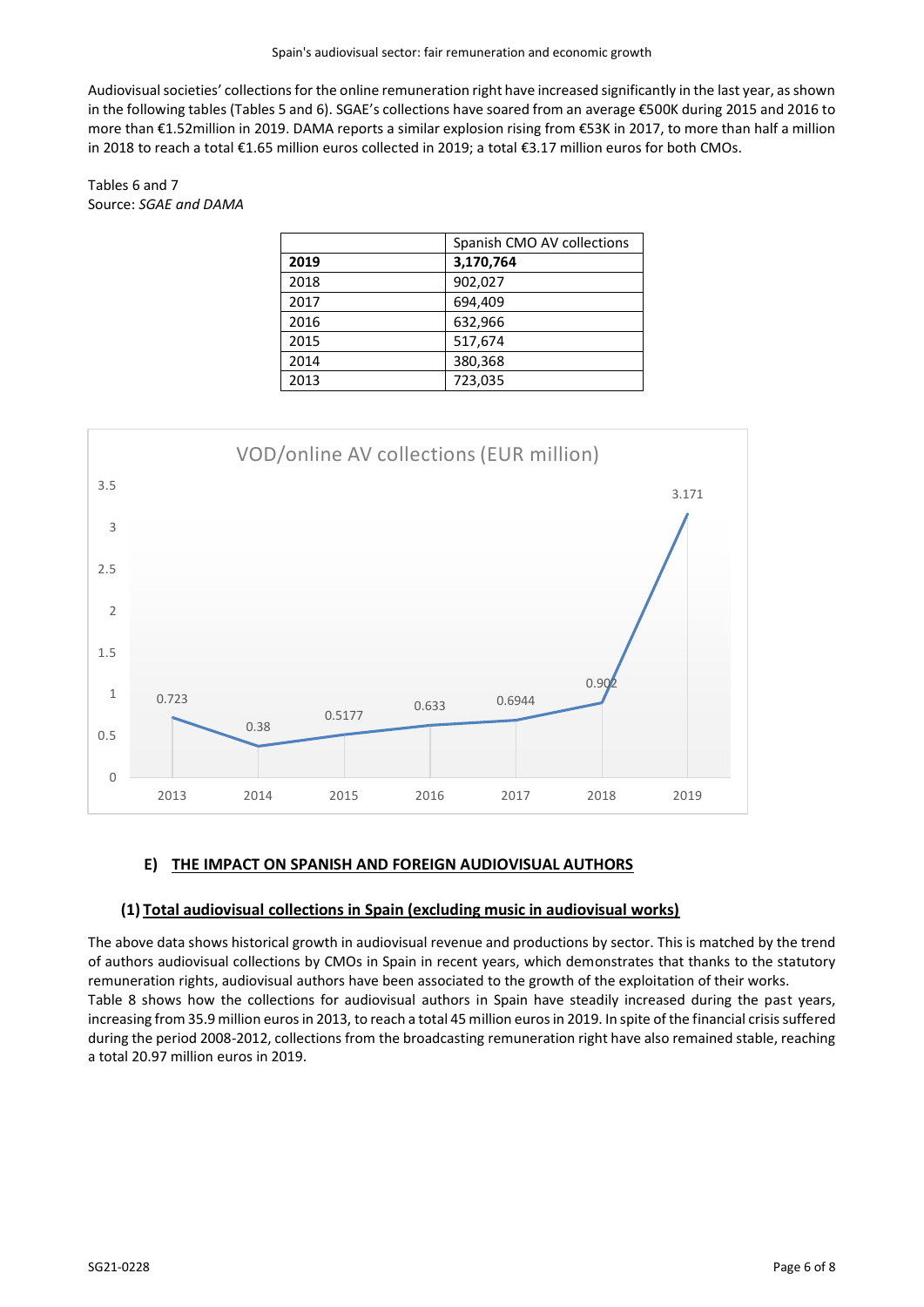



Figures in EUR million

Global data furthermore shows how the Spanish audiovisual sector, supported by its legal regime based on the unwaivable remuneration right, has achieved exceptional success on an international scale. Spain ranks 3rd in the world for audiovisual collections, after France and Italy, with a total 45 million euros. This represents more than 9% of the total world collection of audiovisual rights, based on 2019 figures published in CISAC's 2020 Global Collections report and the annual reports published by SGAE and DAMA.

# **(2) Funding cultural and social activities**

A further benefit of Spain's statutory remuneration scheme is to enable Spanish CMOs to contribute significantly to social, promotional and cultural activities for audiovisual creators.

The Spanish law determines that 20% of private copying remuneration must be allocated to these activities, and a minimum 15% of all undistributed amounts accrued by unidentified works after the requisite 5-year time lapse period.

Additional funding may be determined by each CMO, and all amounts and projects need to be published in the Transparency reports with full details each year. As detailed in DAMA's 2019 Transparency Report https://www.damautor.es/pdf/INFORME\_TRANSPARENCIA\_2019.pdf DAMA allocated in 2019, 1,123,735 euros to cultural, promotional and social/welfare activities in support to members, including 335 aids for births or adoptions (1,000€/ per child); loans for optical and hearing aids; financial support in situations of economic and social emergencies and social integration processes, including aids for maintenance and accommodation, urgent shelters, medicine and costs related to minors, etc. therapeutic treatment and free legal advice.

In 2020, DAMA has been able to assist audiovisual creators during the COVID- pandemic crisis with a financial package that included more than EUR500k of aid, the majority non-refundable, including monthly financial supplements, with additional support for families with three or more children. Collections from private copying and remuneration right for streaming VoD platforms in Spain were essential to weather the COVID crisis.

SGAE carries out its cultural and social activities through the "Fundación SGAE". According to SGAE's 2019 Transparency Report (Informe transparencia SGAE\_2021.pdf (documentos-sgae.s3-eu-west-1.amazonaws.com), more than 8,2 Million euros were allocated to Fundación SGAE in 2019. Fundación SGAE reports having developed more than 460 activities, including 331 courses and trainings, and allocating 418,563.80 € in allowances, grants and subsidies to support almost 7,500 authors. Detailed information of all the activities developed during 2019 by Fundación SGAE is available here:

[Asamblea\\_SGAE\\_30J\\_2020\\_Memoria\\_Actividades\\_Fundacion.pdf \(documentos-sgae.s3-eu-west-1.amazonaws.com\).](https://documentos-sgae.s3-eu-west-1.amazonaws.com/PDF_SGAE_2020/Secretaria_General/Asamblea_SGAE_30J/Asamblea_SGAE_30J_2020_Memoria_Actividades_Fundacion.pdf)